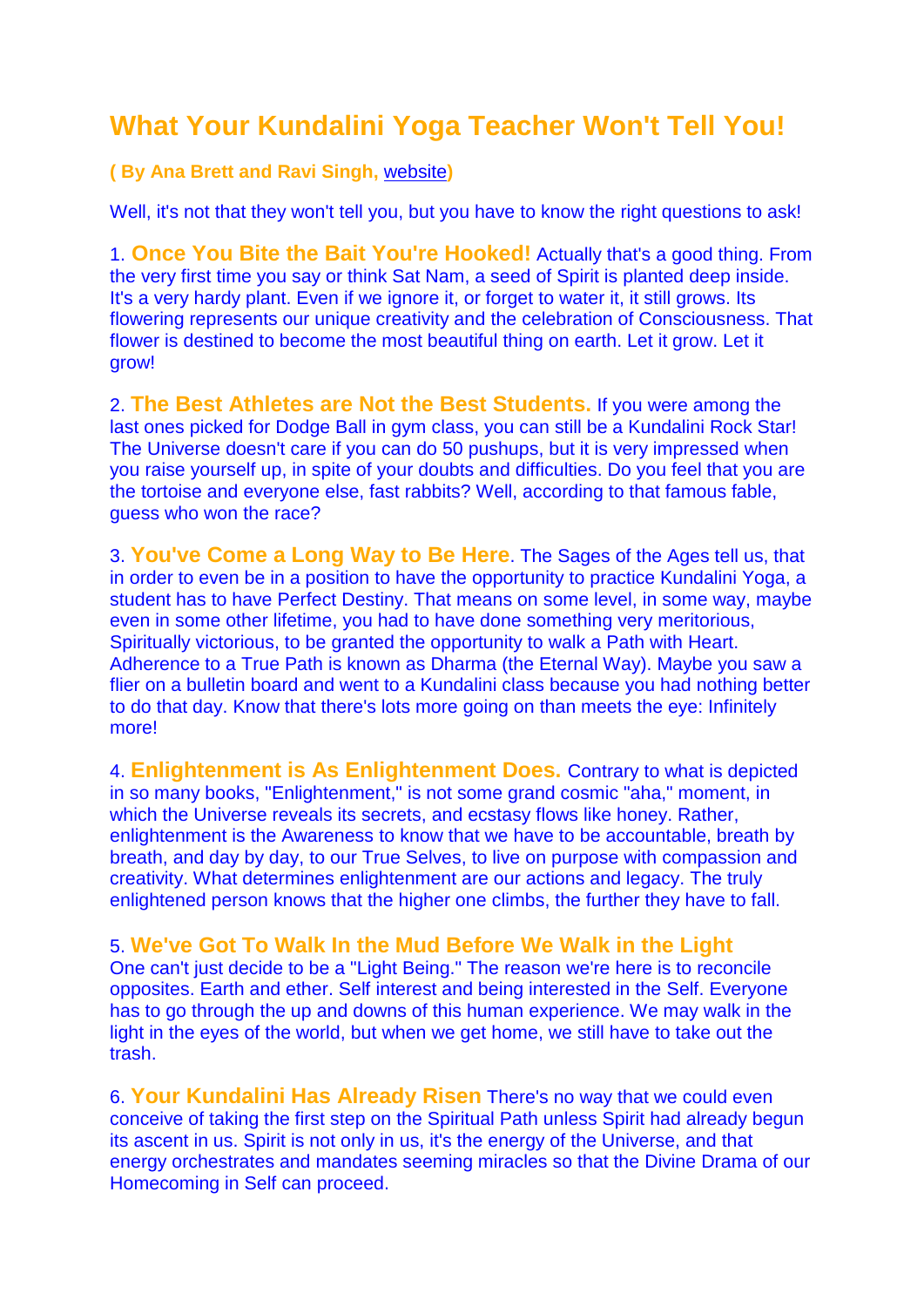7. **Teachers Are People Too** Yoga Teachers are not perfect people. That's a good thing. Perfect Teachers usually don't sustain over the long haul, because the more energy one puts into trying to "look good," very often detracts from the ongoing effort to "be good." The trick is not to be slick but authentic. Rather than trying to find fault with your yoga teacher, it is far better to become the type of Teacher you'd always hoped to find. When Yogi Bhajan said, "I want to train Teachers to be 10x better than me," he meant that literally. He was saying that he wants all of us to take the ball and run with it!

8. **You Will Be Tested** Sorry to have to break the news, but the honeymoon can't last forever. Usually within 4 - 7 years of starting your Kundalini Yoga practice, you will hit a wall of ego. It can take many forms, but it will all come down to your ego's strategy to subvert your inner efforts. If you create good habits now, and do a steady practice, you will have night vision during the "Dark night of the soul," and breeze right through.

9. **One Day You'll Be the Teacher** As in "pay it forward." At a certain point on your Path the Universe will let you know that it's time to give back, and to use your gifts to heal, uplift, and inspire. May you go forth fearlessly with an attitude of gratitude!

10. **There's Not A Moment to Lose** You may still be in the mindset of, 'Well maybe today I'll take Pilates, and tomorrow I'll do spinning, and maybe I'll do Kundalini Yoga on Wednesday. The fact is that K. Yoga is not just another form of exercise. In the beginning, doing a K. Yoga practice once or twice a week is great. The fact is that: 1. Kundalini Yoga does things for us which nothing else can. 2. The deep Spiritual work which Kundalini Yoga promotes is something which part of us has possibly been waiting lifetimes to begin. Every day and every breath is an opportunity to do what we came here to do: matriculate in Consciousness and leave a legacy of healing and grace. Can you hear it? Your inner alarm clock says it's time to awaken!

11.**You May See Little Green Men On Your Yoga Mat** Well probably not, but in the early stages of your Kundalini Yoga practice, you may see flashes of violet and brilliant blue while meditating, or any number of things. What does it all mean? It could be drug residue leaving your system. Or a sign that your higher centers are activating. It may be nothing, and it may be an unprecedented gift of Grace. Bottom line: We need to be very discerning with regard to our process (clearing out layers of gunk) and what the process is directed towards (firing on all cylinders, the expression of Spirit in the real world). What to do? Keep meditating. What's real and true will be revealed to you in the fullness of time. True Spiritual experience needs no interpretation. It's Self-evident. When Spirit is flowing in us, everyday is a True Spiritual experience. It's up to us to keep our practice strong so that Spirit can be a constant in everything we do and are.

12. **Others May Start Noticing the Positive Changes In You Before** 

You Do Because you're so used to the same old you. As of your first Kundalini Yoga class a shift occurs and, as you move towards the Greater You (Spirit Rising), people will notice that you walk into a room differently, with more confidence and